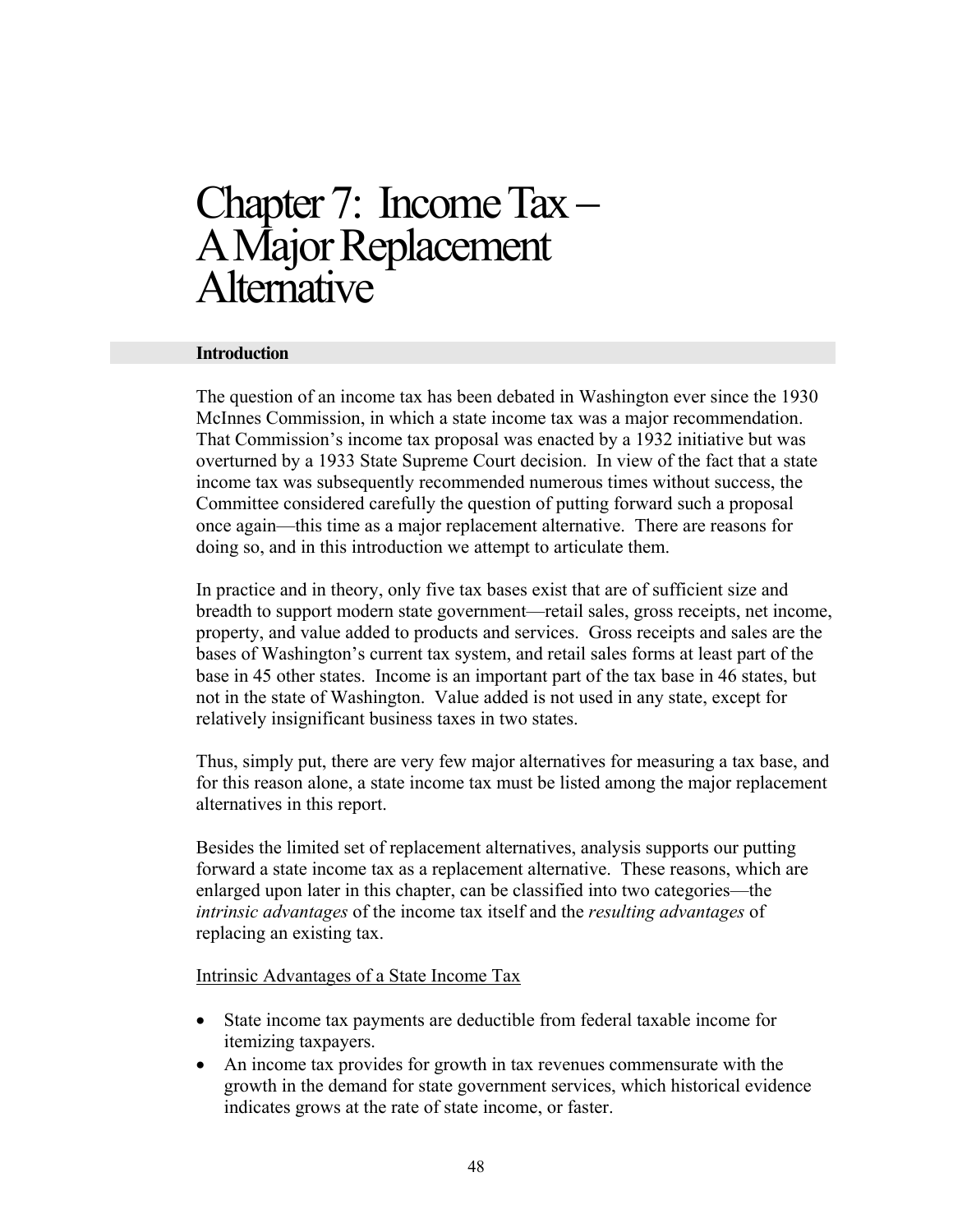- An income tax provides for a less regressive tax system.
- An income tax is based on one measure of ability to pay income.
- An income tax is relatively neutral and efficient because it has a broad base and a low rate.

# Resulting Advantages of a State Income Tax

- A state income tax allows for a more competitive tax structure, comparable with those of other states, because the state can reduce the high percentage of revenue collected from businesses.
- A state income tax allows for a more rational assignment of taxes between the state and local governments because the state can reduce its unusually high property tax.
- A state income tax allows for an increase in tax harmony with other states and a reduction in tax avoidance via Internet and cross-border shopping because the state can reduce the high retail sales tax rate.
- A state income tax allows for a less regressive tax system because the state can reduce regressive sales and property taxes. It also allows for features, such as tax credits, that can mitigate undue burdens of sales and property taxes on specific groups of residents.

This chapter illustrates three forms of state income taxes: a flat rate tax on federal adjusted gross income of individuals, a graduated rate tax based on federal adjusted gross income of individuals, and a corporate net income tax. There are an almost unlimited number of possible ways to structure an income tax and use it to replace or reduce existing taxes. For purposes of illustrating how the first two options might be applied, the Committee considered four potential levels of replacing existing state taxes:

- 1) Reduction of the state retail sales/use tax rate from 6.5 percent to 3.5 percent.
- 2) The same degree of sales tax reduction, plus elimination of the state property tax levy.
- 3) Total elimination of the state retail sales/use tax.
- 4) The elimination of both the state retail sales tax and the state property tax.

In the third option, a flat rate personal income tax is combined with a corporate income tax to reduce the retail sales tax, the state property tax, and the business and occupation (B&O) tax. Each of the packages is designed to be revenue neutral for Calendar Year 2005, the initial year in which the proposal is presumed to be implemented.

The income tax alternatives are designed to replace state taxes only. The Committee decided not to address local taxation primarily because of long-term bond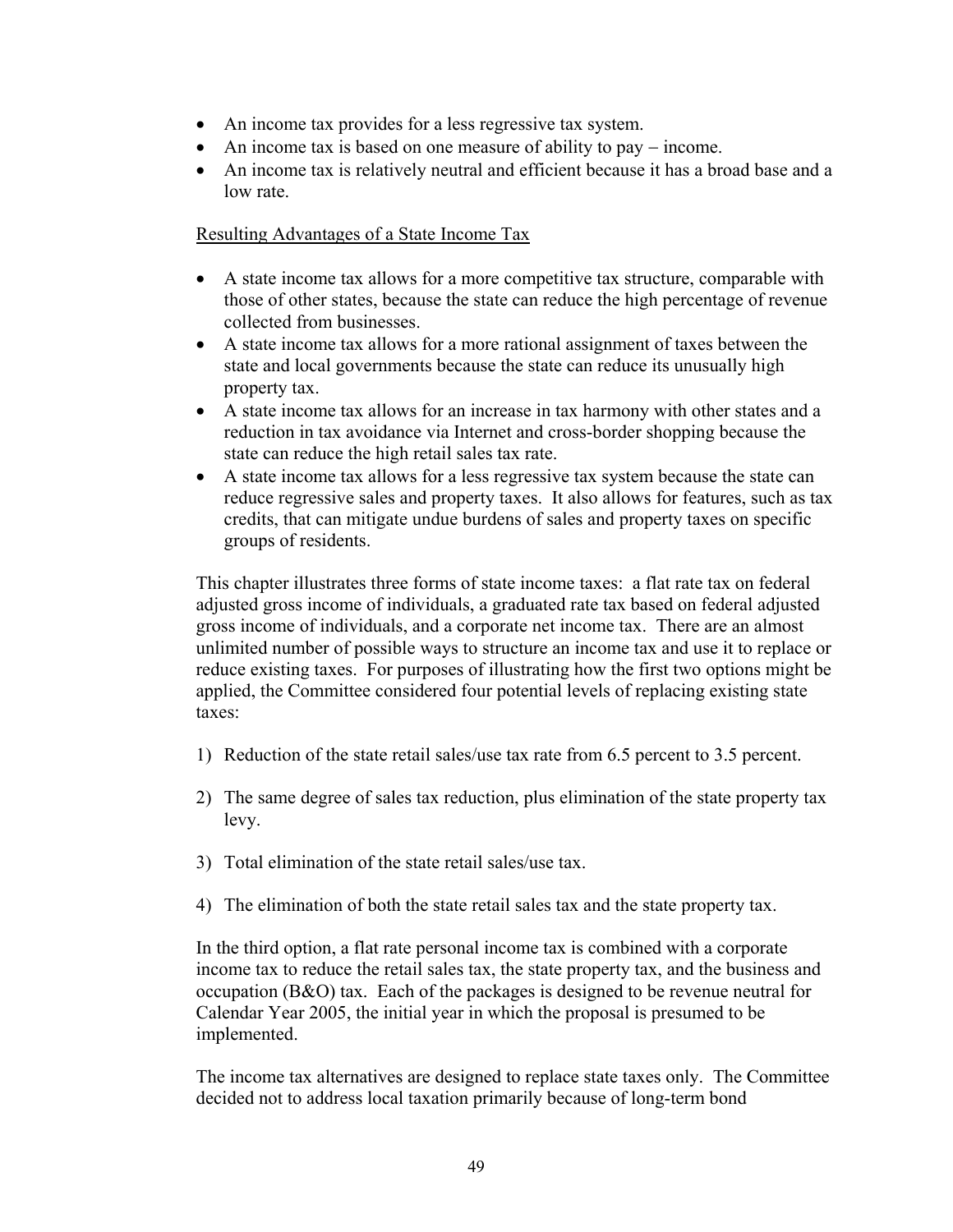obligations tied to local revenues. However, local taxes are considered in the following illustrations of household tax burdens.

Finally, it appears a personal or a corporate income tax similar to any of the models presented would require a constitutional amendment. However, this conclusion is subject to some question. Please see the discussion in Appendix B.

## **Major Problems Addressed with Personal and Corporate Income Taxes**

In the Introduction, we listed the advantages of a state income tax in point form. In this section, we describe the advantages in more detail.

The impact of an individual state income tax would be significantly offset for households that itemize their federal income tax deductions. As noted earlier, as a result of the federal Tax Reform Act of 1986, state income taxes are deductible for federal tax purposes, while the state sales taxes paid by households are not. It is estimated that Washington residents pay an additional \$500 million annually in federal tax because of the inability to deduct state sales taxes. Replacing the state sales tax entirely with a personal income tax would save Washington itemizers \$1.45 billion a year if a flat rate income tax were adopted. The savings increase to almost \$2 billion a year if a graduated rate personal income tax is adopted. The net effect of tax savings and tax increases are discussed at the end of this chapter.

#### **Table 7-1**

# **Federal Tax Savings for Households Under Personal Income Tax Alternatives Tax Year 2001**

|                                                                |                  | <b>Federal Tax</b><br><b>Savings</b> |                        |              |
|----------------------------------------------------------------|------------------|--------------------------------------|------------------------|--------------|
| <b>Alternatives</b>                                            | <b>Flat Rate</b> | (Smillions)                          | <b>Graduated Rates</b> | (\$millions) |
| State Sales/Use Tax from<br>$16.5\%$ to 3.5%                   | $2.6\%$          | \$680                                | $1.0, 2.7, 4.5\%$      | \$725        |
| State Sales/Use Tax to<br>3.5%, State Property Tax to<br>$0\%$ | $3.8\%$          | \$999                                | $2.2, 3.5, 6.0\%$      | \$1,046      |
| State Sales/Use Tax to 0%                                      | $5.5\%$          | \$1,450                              | $2.7, 5.7, 8.7\%$      | \$1,542      |
| State Sales/Use Tax to 0%,<br>State Property Tax to 0%         | $6.7\%$          | \$1,790                              |                        |              |

Note: Top federal marginal rate in tax year 2001 is 39.1%.

Federal tax savings from a personal income tax are considerably higher than the sales tax savings for two main reasons. First, households pay 64 percent of the sales tax in Washington, whereas they would pay 100 percent of the personal income tax. Note that a portion of the household tax savings is shifted from business tax savings. Since businesses pay less tax, they also export less to the federal government. Second, the sales tax is regressive. Therefore, a sales tax is borne more heavily by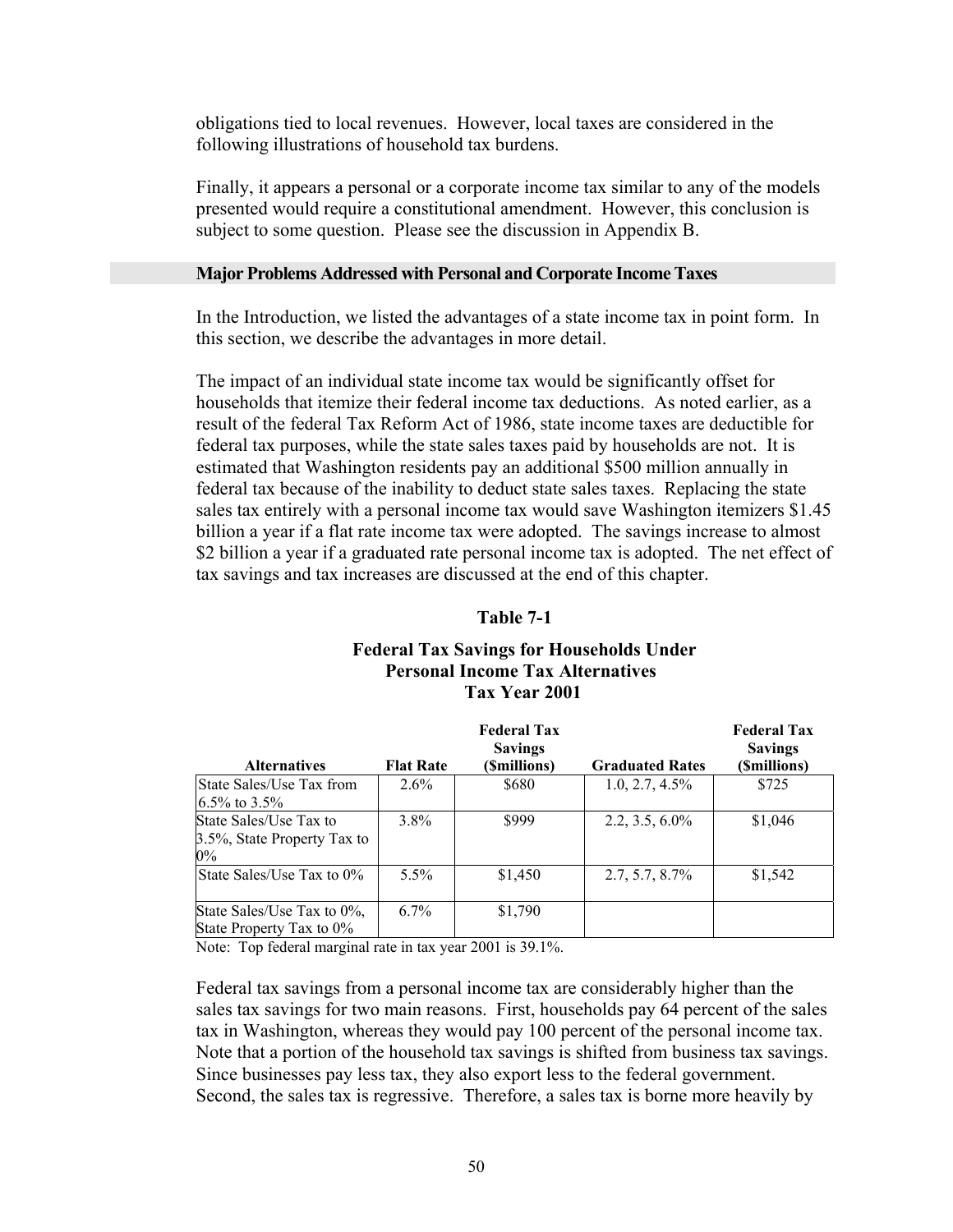the poor who typically do not itemize, whereas a personal income tax is borne more heavily by itemizers. There are more itemizers at the higher income levels. In the option to completely replace the state sales tax with a flat rate 5.5 percent personal income tax, itemizers account for over two-thirds of the base taxable income.

## **Table 7-2**

#### **Percent of Washington Households That Itemize CY 1999**

| <b>Adjusted</b><br><b>Gross Income</b> | <b>Percent Households</b><br><b>That Itemize</b> | <b>Adjusted</b><br><b>Gross Income</b> | <b>Percent Households</b><br><b>That Itemize</b> |
|----------------------------------------|--------------------------------------------------|----------------------------------------|--------------------------------------------------|
| $$0-10,000$                            | $2.7\%$                                          | \$60,000-80,000                        | 66.3%                                            |
| \$10,000-20,000                        | 10.0%                                            | \$80,000-100,000                       | 77.6%                                            |
| \$20,000-30,000                        | 17.0%                                            | \$100,000-200,000                      | 81.9%                                            |
| \$30,000-40,000                        | 28.5%                                            | \$200,000-500,000                      | 79.7%                                            |
| \$40,000-50,000                        | 42.5%                                            | $>$ \$500,000                          | 61.7%                                            |
| \$50,000-60,000                        | 56.1%                                            | Average                                | 32.9%                                            |

#### *Adequacy*

Historical evidence from all 50 states analyzed by Committee member Dick Conway shows that state and local spending, net of federal transfers, tends to rise as fast as state income, or faster. Department of Revenue research indicates that, with a constant rate and base definition, retail sales tax revenue grows at a slower rate than state income (a measure of the size of the state economy), posing adequacy problems. Evidence indicates that revenue from a state income tax would grow at a rate comparable to the growth rate of state income over the long run.

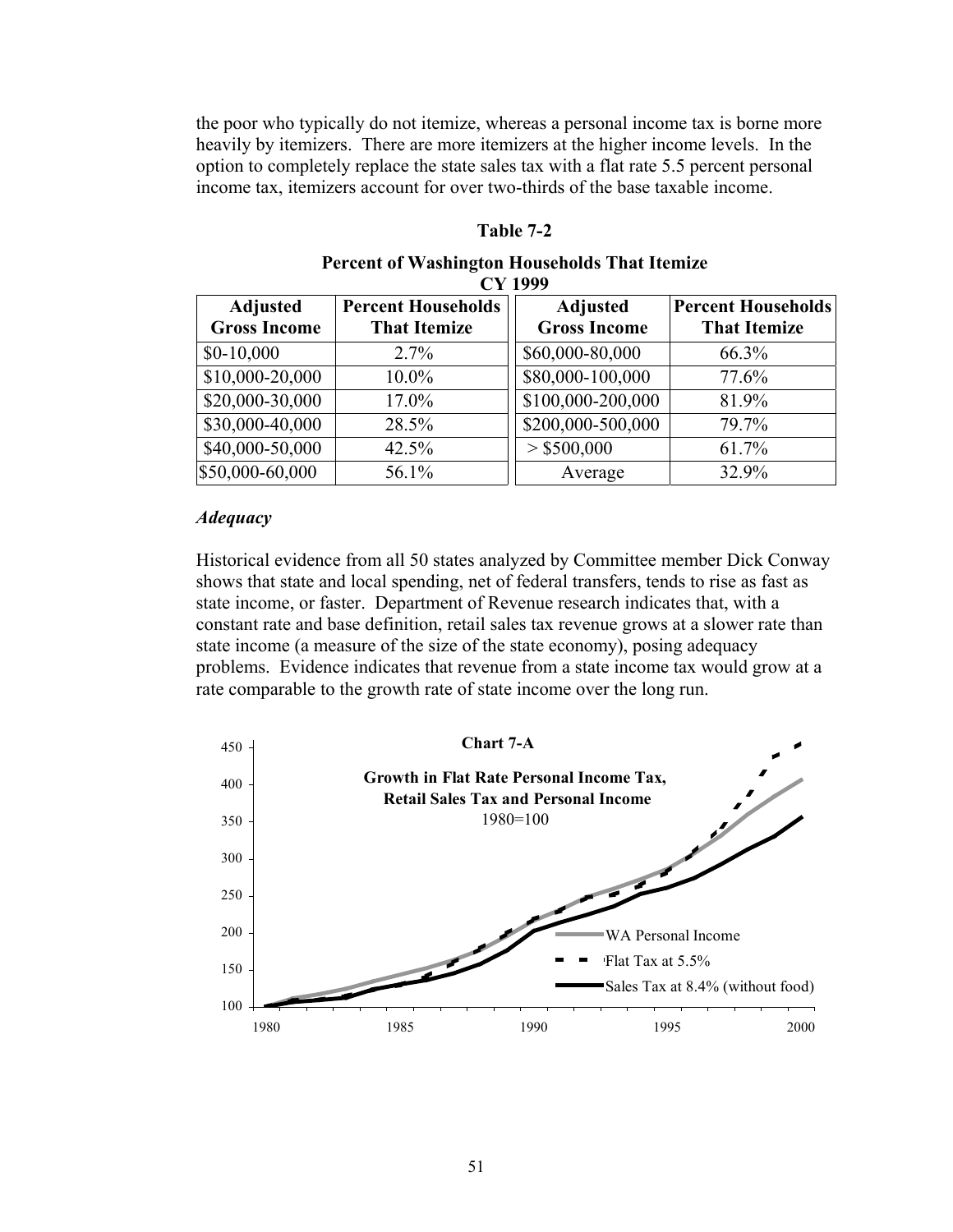# *Stability*

Investors generally agree that a balanced and diversified portfolio of assets is less risky and more stable than a concentrated portfolio. Similarly, a tax structure that includes a variety of taxes will provide for a more stable source of revenue for state government over the long run. Although many of the taxes typically move together over a business cycle, they do not move in lock step, hence a combination of tax sources is more stable than either one alone.

Also, research shows that a sales tax base that exempts food is less stable than one that includes it (Holcombe and Sobel, 1997, p. 158). Because of Washington's heavy reliance on the retail sales tax, groceries are exempted from tax in order to reduce the regressivity of the state tax burden. An income tax is not regressive, hence policy makers have latitude to include groceries in the sales tax base if a more stable sales tax revenue stream is desired. For estimates of the volatility (short-run elasticity) of existing tax types, the flat rate income tax, and combinations of the tax mix, see Appendix C.

# *Competitiveness*

Currently, businesses pay 46 percent of state and local taxes in Washington, as compared to 30 percent for the average of the seven Western states. This share is one of the highest in the nation. The Committee agrees that high business tax burdens reduce the economic vitality of the state, discourage firms from locating their operations here, and invite firms already located in Washington to consider other locations. Furthermore, to the extent that businesses in Washington are able to shift part of this burden to the buyers in the form of higher prices, such taxes represent a hidden burden on the buyers and contribute to a nontransparent tax structure.

Without an alternative tax base, the state has few options for reducing this business tax burden. The business and occupation tax, for example, is the second largest source of state tax revenue, and it would be difficult for the state to raise this revenue by increasing the unpopular state property tax or increasing the retail sales tax rate, which is already one of the highest in the nation. With a personal and corporate income tax system, the B&O tax burden can be reduced to bring the share of tax revenues collected from households and firms in Washington in line with shares in other states.

#### *Fairness*

Personal income taxes can be structured to address the problem of equity or fairness of the overall tax system. The Committee considered standard deductions, personal exemptions, and graduated rates to achieve progressivity in the personal income tax alternatives. Thus, depending upon the degree of reliance upon this type of tax, income taxes can offset the regressive impact of other state and local taxes.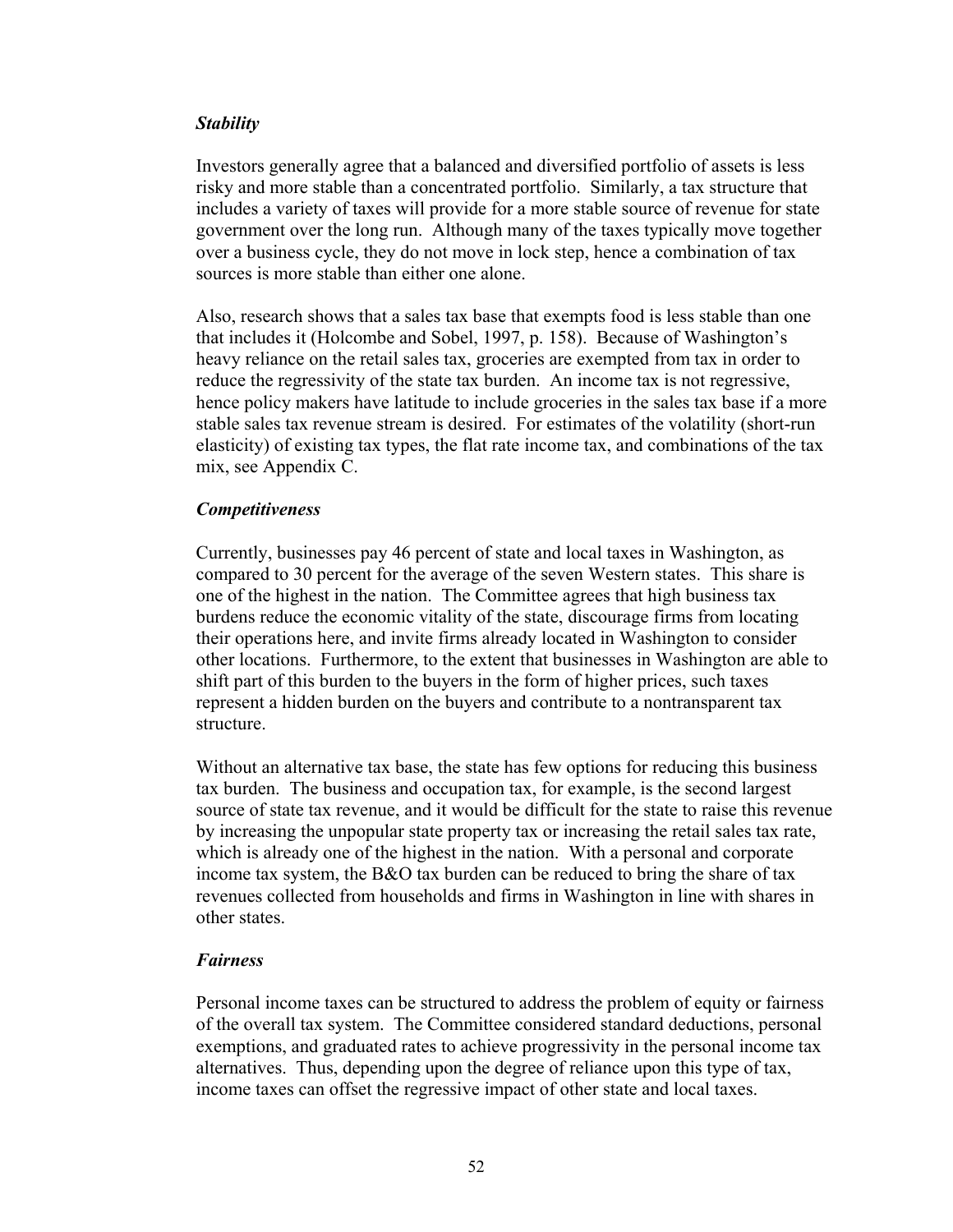States such as Washington that do not impose income taxes have particularly regressive tax systems when viewed apart from the federal tax burden. The municipal government of the District of Columbia conducts an annual study of household tax burdens in the largest city of each state as a proxy for the entire state. The study for Calendar Year 2000 indicates that the six states with the most regressive tax systems are Alaska, Texas, Washington, Wyoming, Nevada, South Dakota, and Tennessee. Analysis by the Committee confirmed that when evaluating the total tax system−local, state and federal−all states have progressive taxes and the differences among states are not as great.

Corporate net income taxes may be considered to be more equitable than gross receipts business taxes because the tax liability is linked to the firm's profitability. However, the corporate tax would introduce non-neutral tax treatment of corporations compared to unincorporated businesses and of equity financed investments compared to debt financing. Replacing the B&O tax with a corporate net income tax would eliminate the pyramiding of our tax system and the resulting non-neutral tax treatment of businesses.

#### **Mechanics of Income Taxes**

#### Personal Income Taxes

Forty-three states have personal income taxes. State individual income taxes are usually tied in varying degrees to the federal Internal Revenue Code (IRC) personal income tax statutes. This creates a number of administrative efficiencies for states and it makes it simpler for taxpayers to comply. A state income tax scheme can vary from the federal tax code by excluding certain income, providing different personal exemptions or deductions, and by fixing a different amount for the standard deduction.

Since most state income taxes are based on the federal tax, most states adopt the federal definitions as contained in the IRC and base their state tax on the amount of adjusted gross income (AGI) as calculated for the federal individual income tax. Some states then allow a personal exemption and/or standard or itemized deductions as defined by state law rather than federal definitions before the state tax rates (either flat or graduated) are applied. The state tax rates are substantially lower than the federal rates. However, the bracket break points for a graduated income tax may be based on the federal tax.

Some states simplify their tax computations by imposing their state tax as a percentage of federal income tax liability. This, in effect, incorporates all of the federal definitions, exemptions, and rate structure. The only decision made by the state legislature under this type of state income tax is the tax rate.

Basing state taxes at least partially upon the federal tax helps to reduce the cost of administering the state income tax. Nonetheless, the costs at the state level can be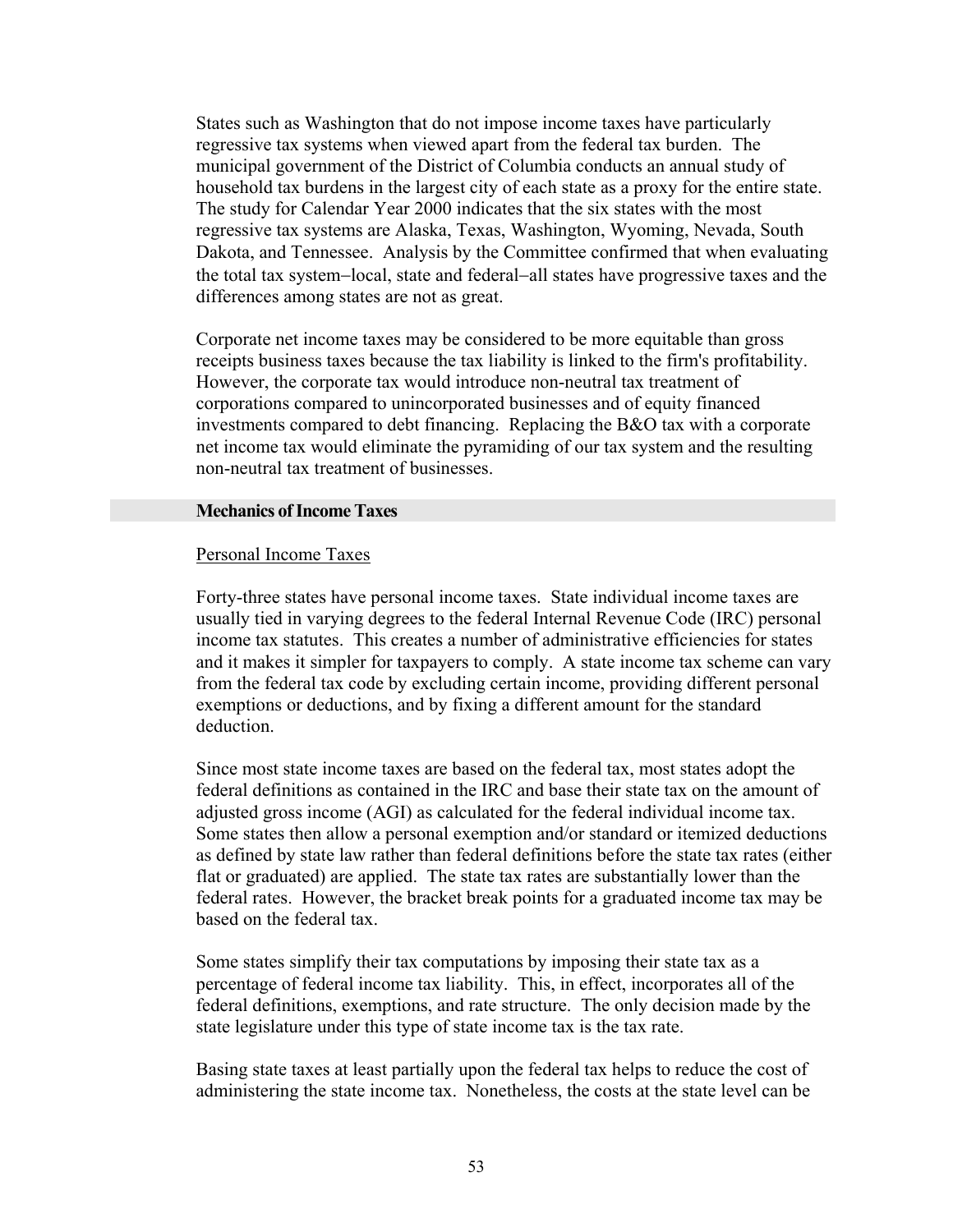significant. The actual cost to administer a state income tax would depend upon the type of tax. Initially, there would be significant expenditures for development of computer systems and preparation of tax forms. Subsequently, the principal expenditures would shift to processing of returns, follow-up audit and compliance activities. Further analysis would be necessary to develop a cost-of-collection estimate.

The Department of Revenue collects state and local excise taxes principally from business entities. Presently, there are approximately 375,000 firms that submit tax returns on a monthly, quarterly, or annual basis. Under an income tax system the number of taxpayer accounts would increase by at least 2.3 million, as almost all households would be required to submit annual income tax returns (plus quarterly estimated payments for some), and employers would have to make monthly withholding payments on behalf of their employees.

# Corporate Net Income Taxes

Corporate net income tax is currently levied in 46 states. All of these states either adopt or heavily refer to the federal Internal Revenue Code for definitions of taxable income, although most states allow additional items to be deducted and also require certain federally deducted items to be added back. The application of corporate income tax by states is complicated by multistate firms that derive income in more than one state and by the intricacies of corporate organization.

By federal law, a firm generally must have both a permanent physical presence and employees within a state to be subject to tax when the corporation is subject to tax in more than one state. Attribution of profits among those states may be done through "separate accounting" at the establishment level within a state. It may also be done through "apportionment" based on payroll, property, and sales. Apportionment methods are not uniform−some states double-weight sales or more heavily weight sales. Further complications are caused by the complexities of corporate organizations, with holding companies and parent-subsidiary relationships. Some states tend to treat corporations within a holding company as separate entities. Others have pursued a "unitary" approach, viewing the overall corporation as the taxable entity.

#### **Income Tax Alternatives**

# **#4. Flat Rate Personal Income Tax**

**Proposal:** Significantly reduce or replace the state retail sales/use tax and possibly replace the state property tax levy with a single rate personal income tax. The purpose is to reduce Washington's extreme reliance on these regressive taxes. Broadening the tax base to include income would create a diversified tax system that grows at a rate more comparable to the growth in the economy. The business and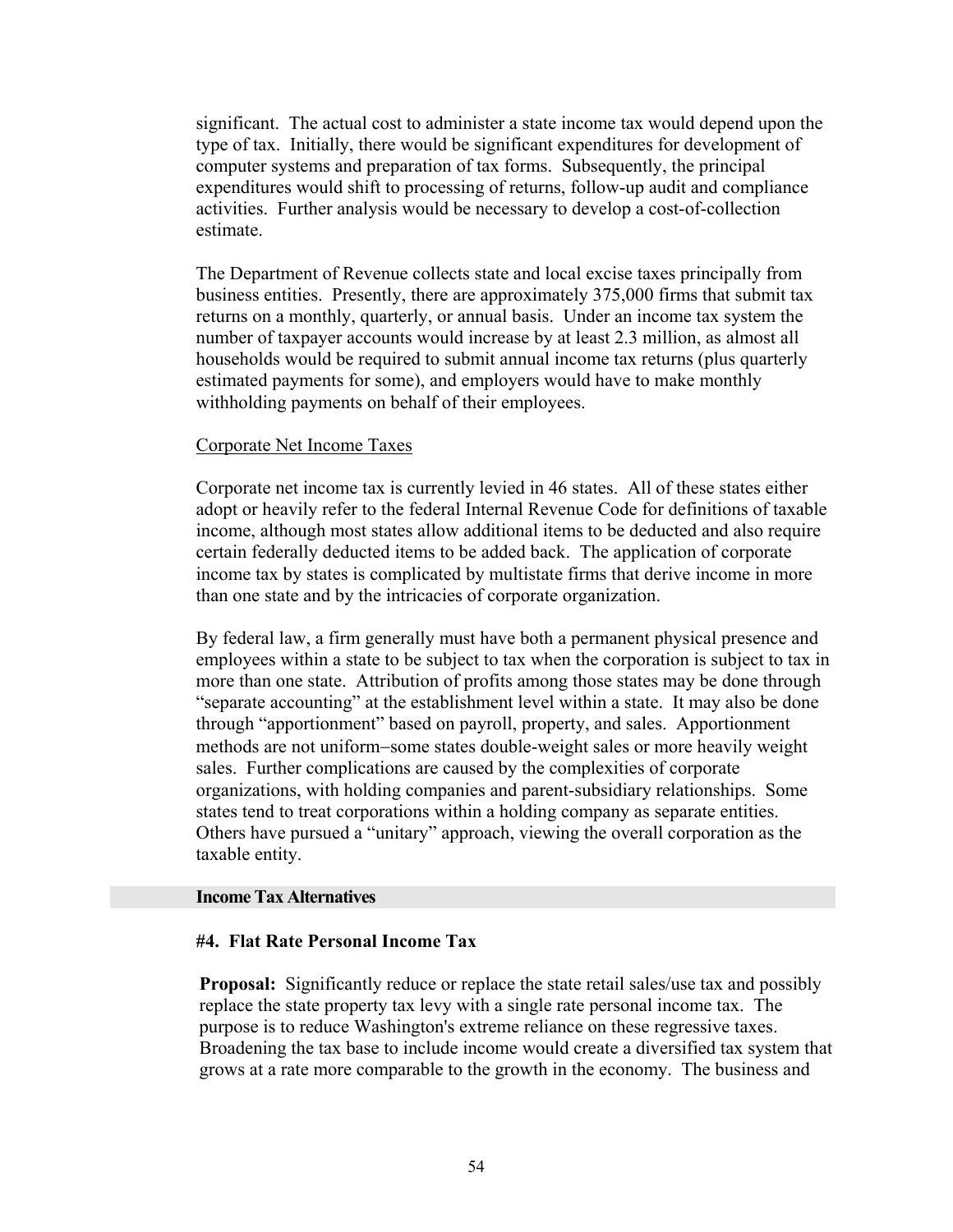occupation tax would remain in place for all business entities organized in corporate, partnership, or sole proprietorship form.

# **Description:**

Incidence: All individuals and households residing in Washington would be subject to the income tax. In addition, nonresidents who earn income in Washington would be subject to the tax on that income.

Tax Base: Adjusted gross income of individuals calculated for federal tax purposes, less the following state standard deduction (amounts to be indexed for inflation):

- Single taxpayers, \$5,000
- Head of household, \$7,000
- Married, filing jointly:
	- \$7,000 if one spouse is employed
	- \$10,000 if both persons are employed
- Elderly or disabled, an additional \$1,000

Also, this model would allow a personal exemption of \$2,900 (amount to be indexed for inflation) for taxpayers and each dependent. Further, it would allow credit for any state B&O tax paid (noncorporate businesses) and for any state income tax paid to another state.

An option to this proposal would be to allow additional targeted tax relief to the working poor (as a percentage of the federal earned income credit) and families with child care needs (as a percentage of the federal tax credit).

Rate and Yield: The income tax rate would depend upon the amount of existing state revenue to be replaced. Three options are illustrated below:

# **Table 7-3**

# **Flat Rate Personal Income Tax Alternatives CY 2005**

|    | <b>Existing Taxes Reduced</b><br>or Replaced | <b>Revenue Neutral</b><br><b>Income Tax Rate</b> |
|----|----------------------------------------------|--------------------------------------------------|
| A  | Reduce state sales/use tax from              | 2.6%                                             |
|    | 6.5% to 3.5%                                 |                                                  |
| B. | Reduce state sales/use tax to                | 3.8%                                             |
|    | 3.5% and replace state property              |                                                  |
|    | tax                                          |                                                  |
|    | Replace state sales/use tax                  | 5.5%                                             |
|    | Replace state sales/use tax and              | 67%                                              |
|    | state property tax                           |                                                  |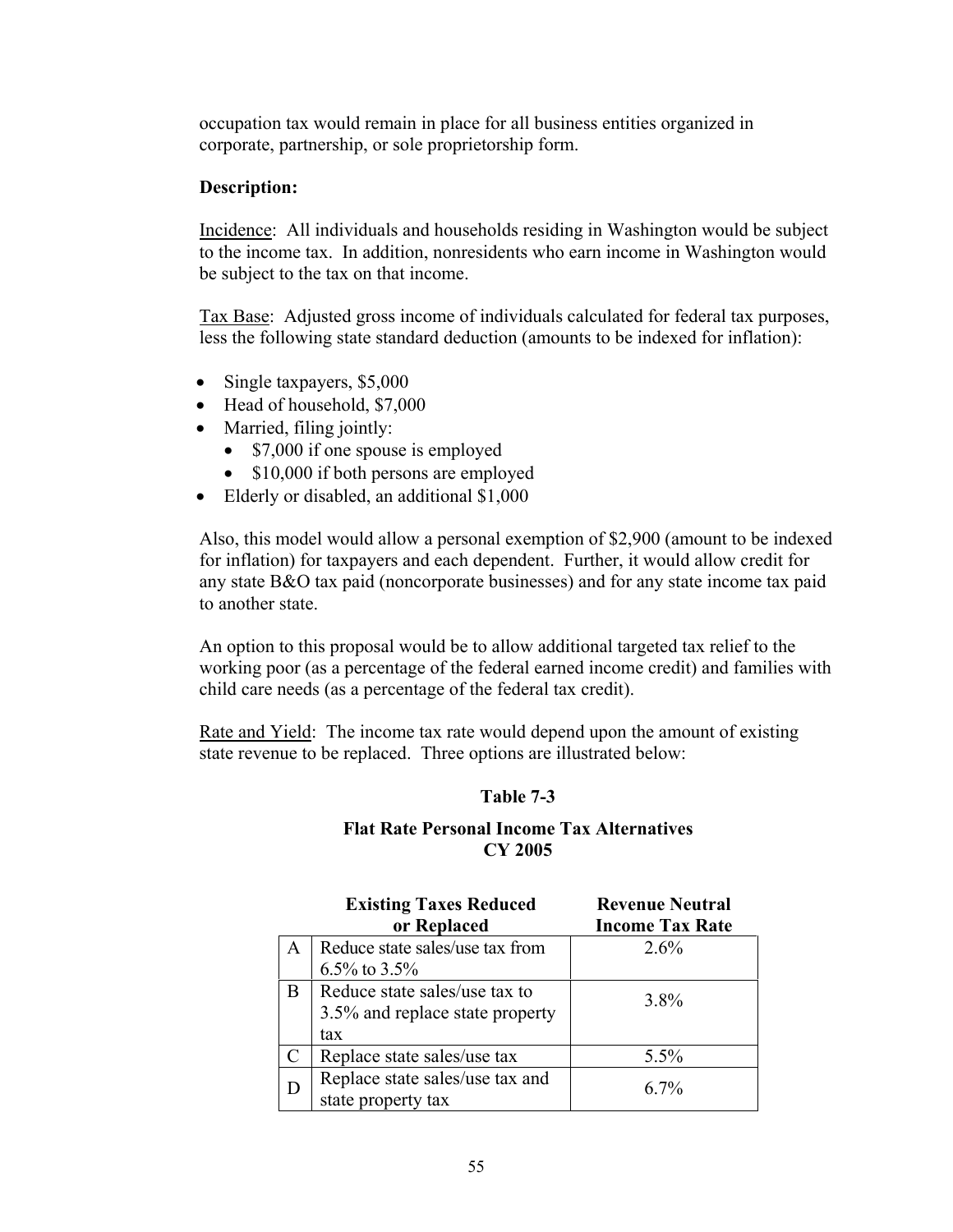**Problems Addressed:** Even with a flat rate income tax, some degree of progressivity would result from the personal exemptions and standard deductions. Flat rate income taxes would make our tax system less regressive and, with complete elimination of the state retail sales tax, nearly proportional. When combined with the reduction in regressivity resulting from the sales tax reductions, the overall equity of the tax system would be significantly improved.

Washington's tax system changes from regressive to proportional depending on the extent to which sales tax is reduced and property tax is replaced with a flat rate income tax structure.



#### **Chart 7-B**

Source: Washington State Excise and Property Tax Simulation Model

A portion of household tax burden could be exported because of deductibility of personal income tax from federal income taxes.

There is no evidence that a flat rate personal income tax is less volatile than the retail sales tax. However, a tax structure that contains a personal income tax and a retail sales tax with food in the base can be less volatile than Washington's current tax structure.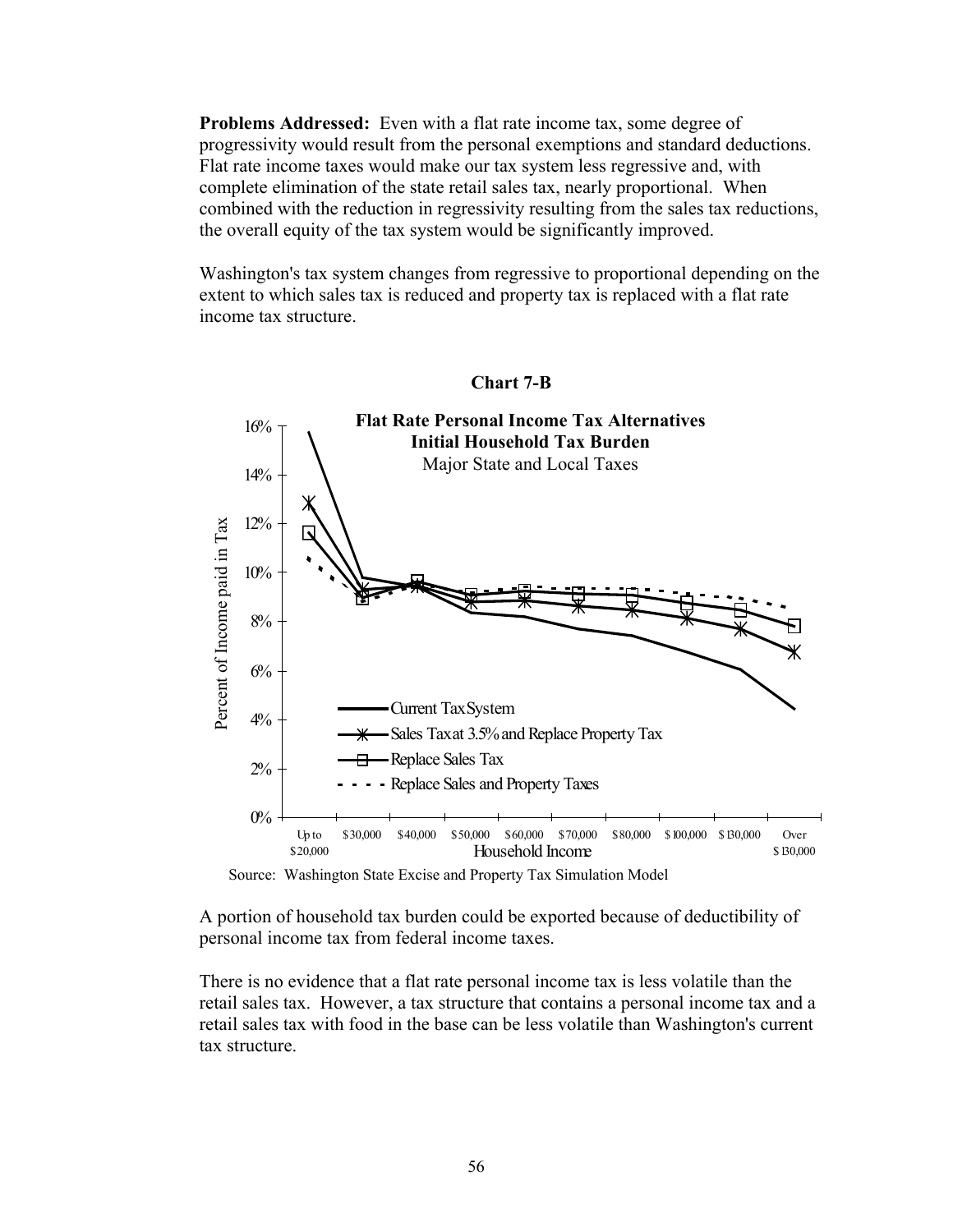Eliminating or reducing the sales tax would alleviate the revenue loss to border cities and counties from cross-border shopping.

A major shift of tax burden from businesses to individuals would occur under this proposal. This is because corporations would experience a significant reduction in state sales/use tax (and the state property tax levy in Option B) but would pay no income tax. They would continue to pay the B&O tax, however, which is based on gross income. Reduction in reliance upon the retail sales/use and property taxes would improve Washington's business climate, since the current sales and property taxes are viewed by prospective firms as deterrents to investment in this state.



# **Chart 7-C**

Source: Utah State Tax Commission, Western States' Tax Burdens FY 1999-2000

**Problems Created:** Imposition of an income tax may require a constitutional amendment.(See Appendix B.)

As discussed previously, it would be costly for the state to set up and continue to administer an income tax. The costs would not be significantly different whether the income tax rates were flat or graduated. The administrative burden would also extend to individuals, who would have to file tax returns.

Even though the proposal is estimated to be revenue neutral overall, there would be a very major shift of tax burden from businesses to individuals. This is because corporations pay a significant share of the retail sales/use tax and the state property tax levy.

Under each of these options, local sales taxes would remain in place. While this is beneficial in terms of local government finance, there would be no savings in state costs of administering the retail sales/use tax, even with the complete elimination of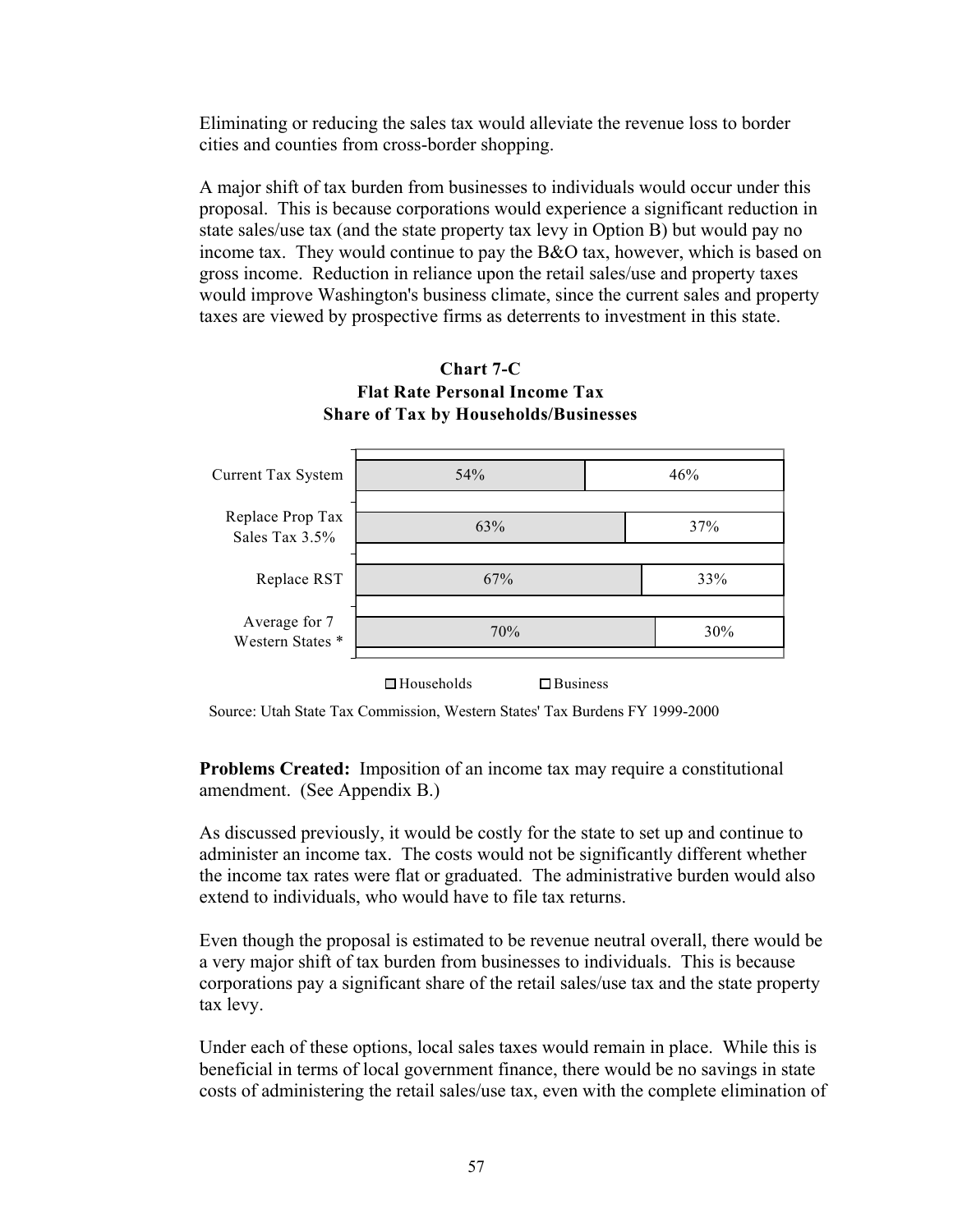the state sales and use tax. As well, coding of local sales taxes is one of the most onerous features of the sales tax for vendors, and this proposal would not address this problem.

**Similar Taxes Imposed Elsewhere:** There are 41 states that levy a broad-based state income tax with state-defined exemptions and deductions. Eight of these states employ a flat tax rate: Colorado, Illinois, Indiana, Massachusetts, Michigan, Pennsylvania, Rhode Island, and Vermont. To varying degrees the options would make our tax mix more like other states because most states impose a personal income tax.





**Percentage Reliance on Major State and Local Taxes**

Source: U.S. Census Bureau, Government Finances, 1999

**A majority of the Committee recommends the adoption of a flat rate personal income tax to be used to reduce the state sales and use tax rate and eliminate the state portion of the property tax. The state portion of the property tax should be made available to local governments and/or schools.**

**A majority of the Committee considers the use of the proceeds of an income tax appropriate for any of the following:**

- **To reduce the state sales and use tax rate,**
- **To eliminate the state sales and use tax,**
- **To reduce business taxes, and/or**
- **To eliminate the state property tax and share all or part of it with local governments and/or schools.**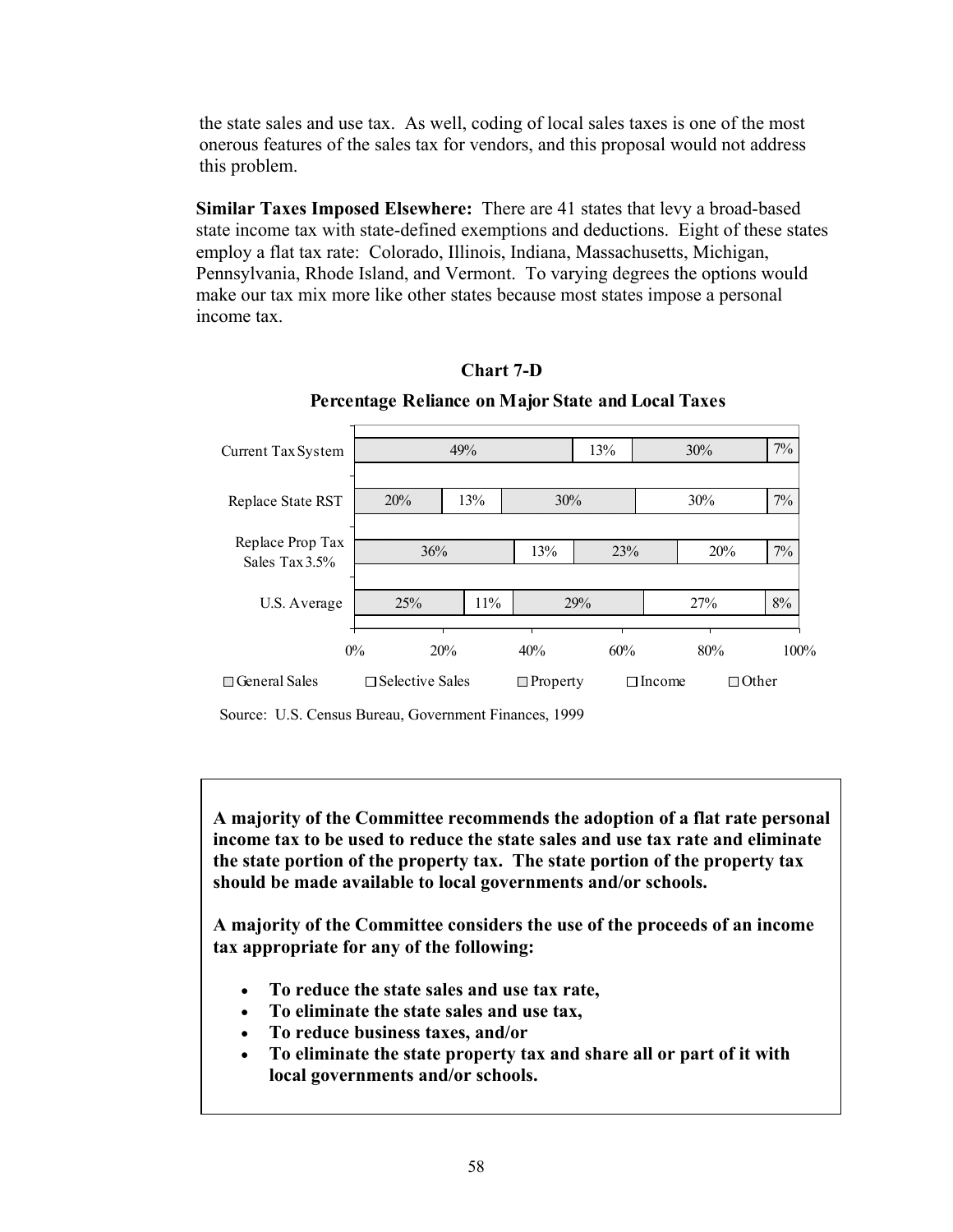# **#5. Graduated Rate Personal Income Tax**

**Proposal:** Significantly reduce or replace the state retail sales/use tax and possibly the state property tax levy with a graduated rate personal income tax. The purpose is to reduce Washington's extreme reliance on these regressive taxes and raise the same amount of revenue via an income tax. This proposal features the same three revenue reduction options as in #4, but the income tax rate structure differs. The replacement of both the state retail sales and property taxes is not proposed.

# **Description:**

Incidence: All individuals and households residing in Washington would be subject to the tax. In addition, nonresidents who earn income in Washington would be subject to the tax on that income.

Tax Base: Same as under Proposal #4 above.

An option to this proposal would be to base the state tax on federal taxable income, rather than AGI. The difference between the two measures of base are itemized deductions such as interest and charitable contributions. This would eliminate the need for state determination of personal exemptions and standard deductions. Instead, the Legislature would implicitly adopt these elements as provided in federal law. This would allow a deduction for any state taxes paid by taxpayers who itemize deductions for their federal tax return. This proposal, as in Proposal #4, allows a credit for state income taxes paid to other states and B&O taxes paid within Washington.

Rate and Yield: The graduated rate structure would be patterned after the brackets for the federal income tax. Three sets of taxable income brackets and income tax rates would be provided for (1) single taxpayers and married couples filing separately, (2) heads of households, and (3) married couples filing jointly. The taxable income amounts for each of the three brackets would be indexed for inflation and therefore would be adjusted each year.

The actual tax rates would depend upon the amount of existing state revenue to be replaced. Three of the options in proposal #4 are illustrated below: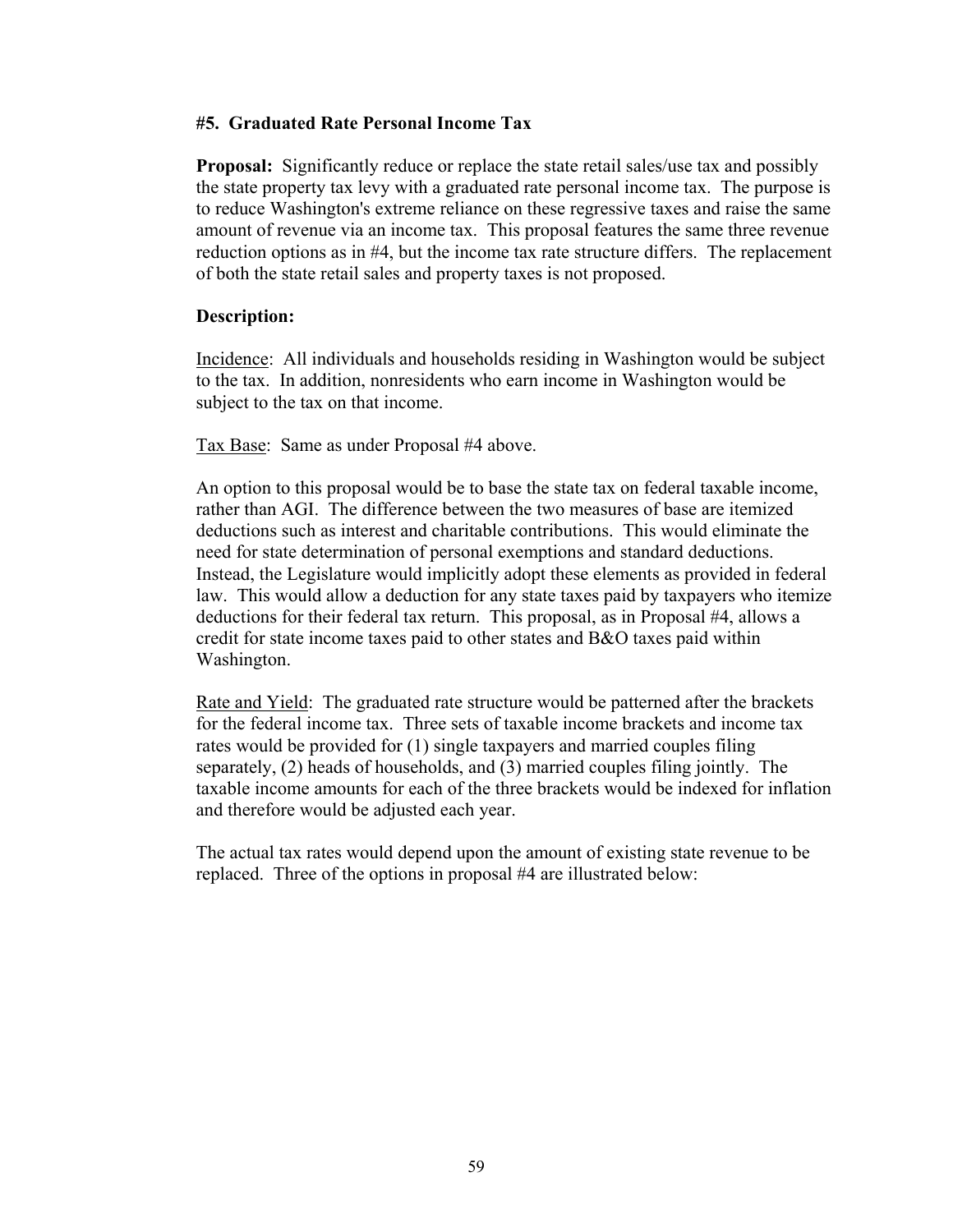#### **Graduated Rate Income Tax Alternatives CY 2005**

|                                           |                                                                                     | <b>Revenue Neutral Rates for Joint Returns</b> |             |               |  |  |
|-------------------------------------------|-------------------------------------------------------------------------------------|------------------------------------------------|-------------|---------------|--|--|
|                                           |                                                                                     | \$0 to 49,900                                  | \$49,900 to | \$120,650 and |  |  |
| <b>Existing Taxes Reduced or Replaced</b> |                                                                                     |                                                | 120,650     | over          |  |  |
|                                           | Reduce state sales/use tax from<br>6.5% to $3.5\%$                                  | $1.0\%$                                        | $2.7\%$     | 4.5%          |  |  |
| <sub>B</sub>                              | Reduce state sales/use tax from<br>6.5% to 3.5% and eliminate state<br>property tax | $2.2\%$                                        | 3.5%        | $6.0\%$       |  |  |
|                                           | Eliminate state sales/use tax                                                       | $2.7\%$                                        | $5.7\%$     | $8.7\%$       |  |  |

Note: The income break points for single filers are \$0 to 24,950, up to \$60,325 and over \$60,325.

**Problems Addressed:** Any of these options would significantly reduce the retail sales tax burden in Washington and decrease the regressivity of the state tax structure. With a graduated rate structure there would be a greater degree of progressivity than under Proposal #4. When combined with the reduction in regressivity resulting from the sales tax reductions, the overall equity of the tax system would be significantly improved.

A portion of household tax burden could be exported because of deductibility of personal income tax from federal income taxes.



Source: Washington State Excise and Property Tax Simulation Model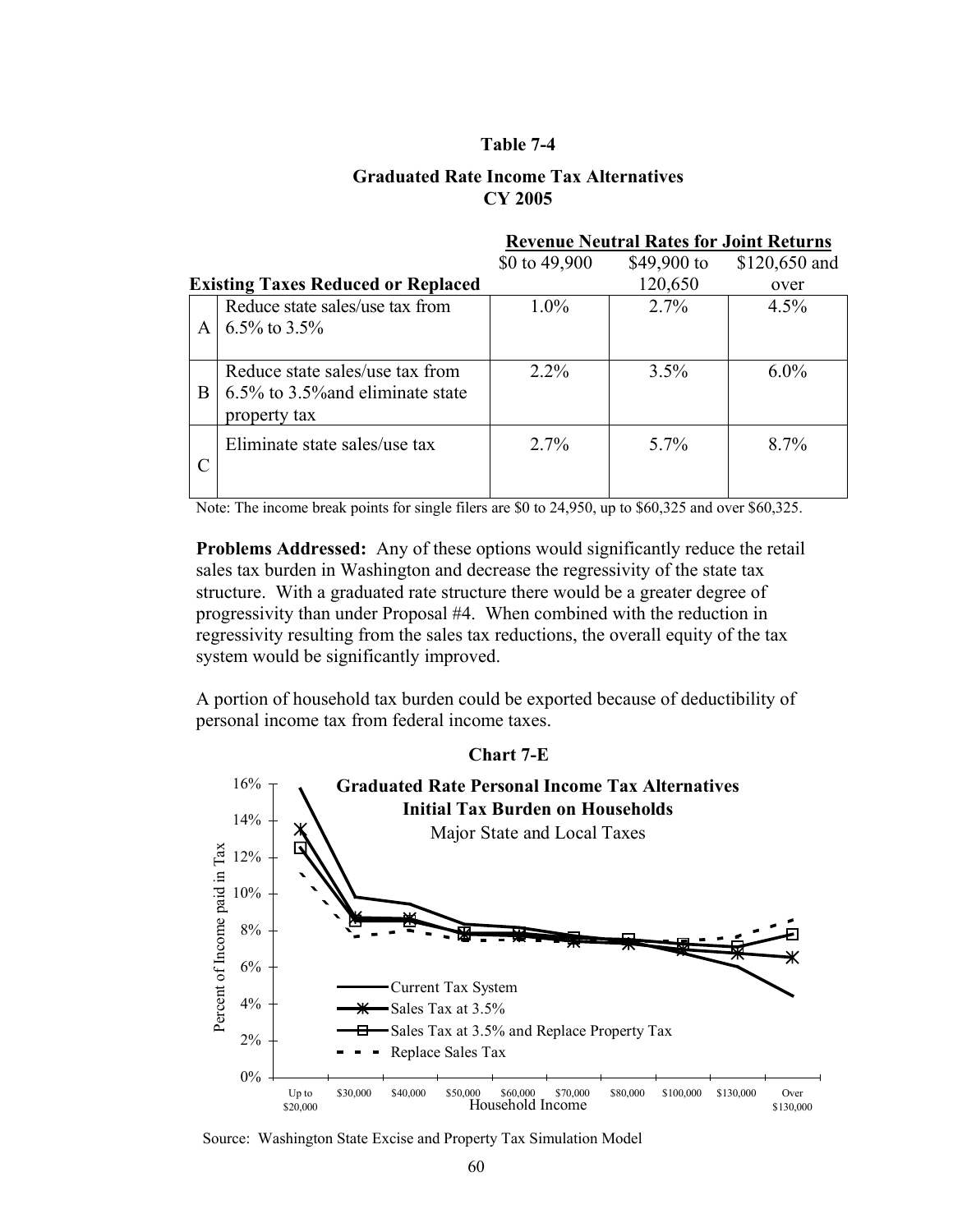Reduction in reliance upon the retail sales/use or property tax would improve Washington's business climate, since the current sales and property taxes are viewed by prospective firms as deterrents to investment in this state.

Eliminating or reducing the sales tax would alleviate the revenue loss to border cities and counties from cross-border shopping.

A major shift of tax burden from businesses to individuals would occur under this proposal, increasing competitiveness. This is because corporations would experience a significant reduction in state sales/use tax (and the state property tax levy in Option B) with no corresponding income tax liability.



# **Chart 7-F Major State and Local Taxes Paid Directly by**

**Problems Created:** Graduated personal income tax is more volatile than sales tax or property tax. It is also more volatile than a flat rate personal income tax.

Imposition of an income tax may require a constitutional amendment. (See Appendix B.)

As discussed previously, it would be costly for the state to set up and continue to administer an income tax. The costs would not be significantly different whether the income tax rates were flat or graduated.

The administrative burden would also extend to individuals, who would have to file tax returns.

Even though the proposal is estimated to be revenue neutral overall, there would be a major shift of tax burden from businesses to individuals. This is because

Source: Utah State Tax Commission, Western States' Tax Burdens FY 1999-2000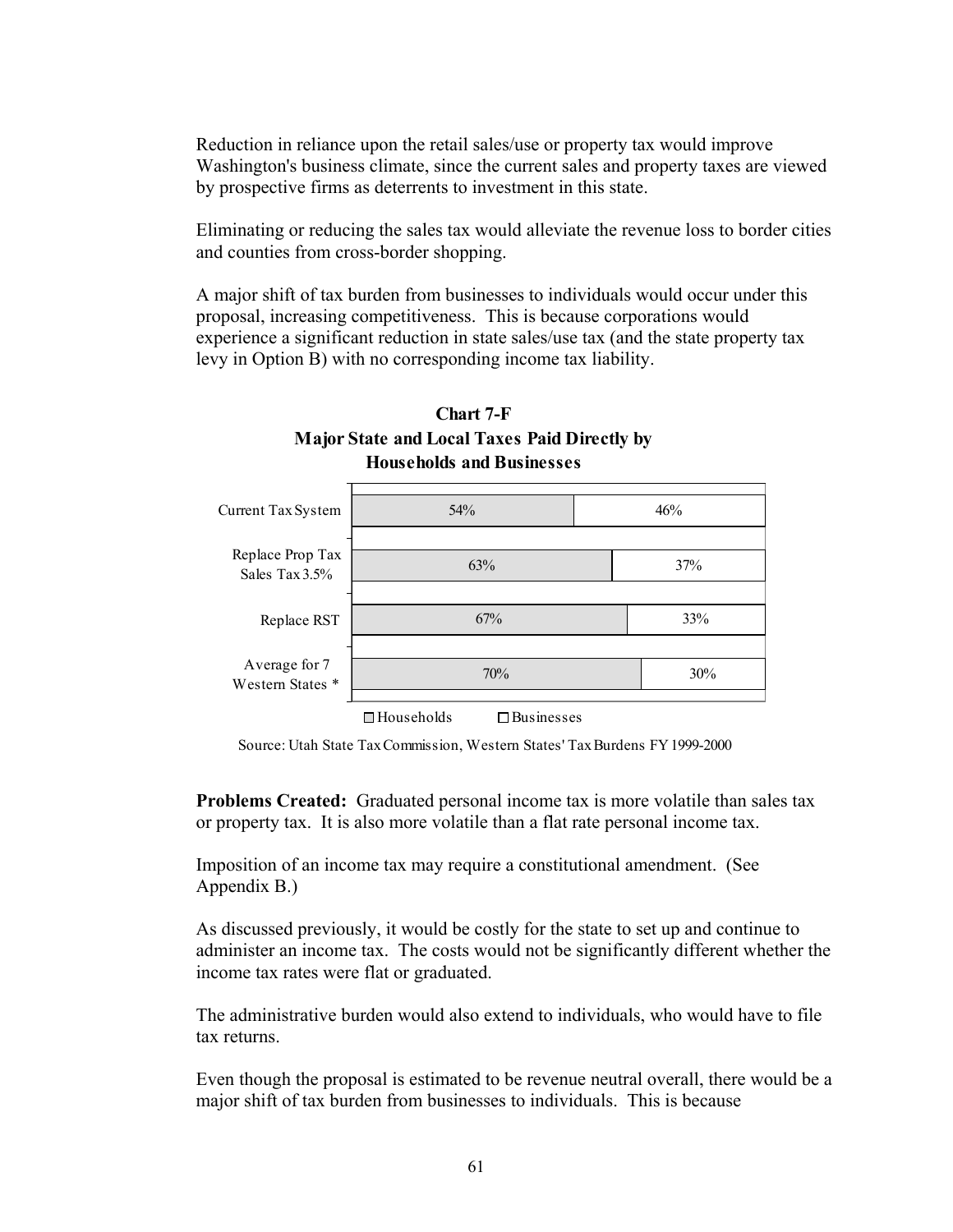corporations pay a significant share of the retail sales/use tax and the state property tax levy.

Under each of these options, local sales taxes would remain in place. While this is beneficial in terms of local government finance, there would be no savings in state costs of administering the retail sales/use tax, even under Option C in which the entire state tax would be eliminated. Coding of local sales taxes is one of the most onerous features of the sales tax for vendors, and this proposal would not address this problem.

**Similar Taxes Imposed Elsewhere:** There are 41 states that levy a broad-based state income tax with state-defined exemptions and deductions. Thirty-three of these states employ a graduated rate structure. To varying degrees the three options would make our tax mix more like other states because most states impose a personal income tax.



**Chart 7-G**

# **Percentage Reliance on Major State and Local Taxes**

Source: U.S. Census Bureau, Government Finances, 1999

**A majority of the Committee recommends the adoption of a graduated income tax, but more members favor the flat rate personal income tax.**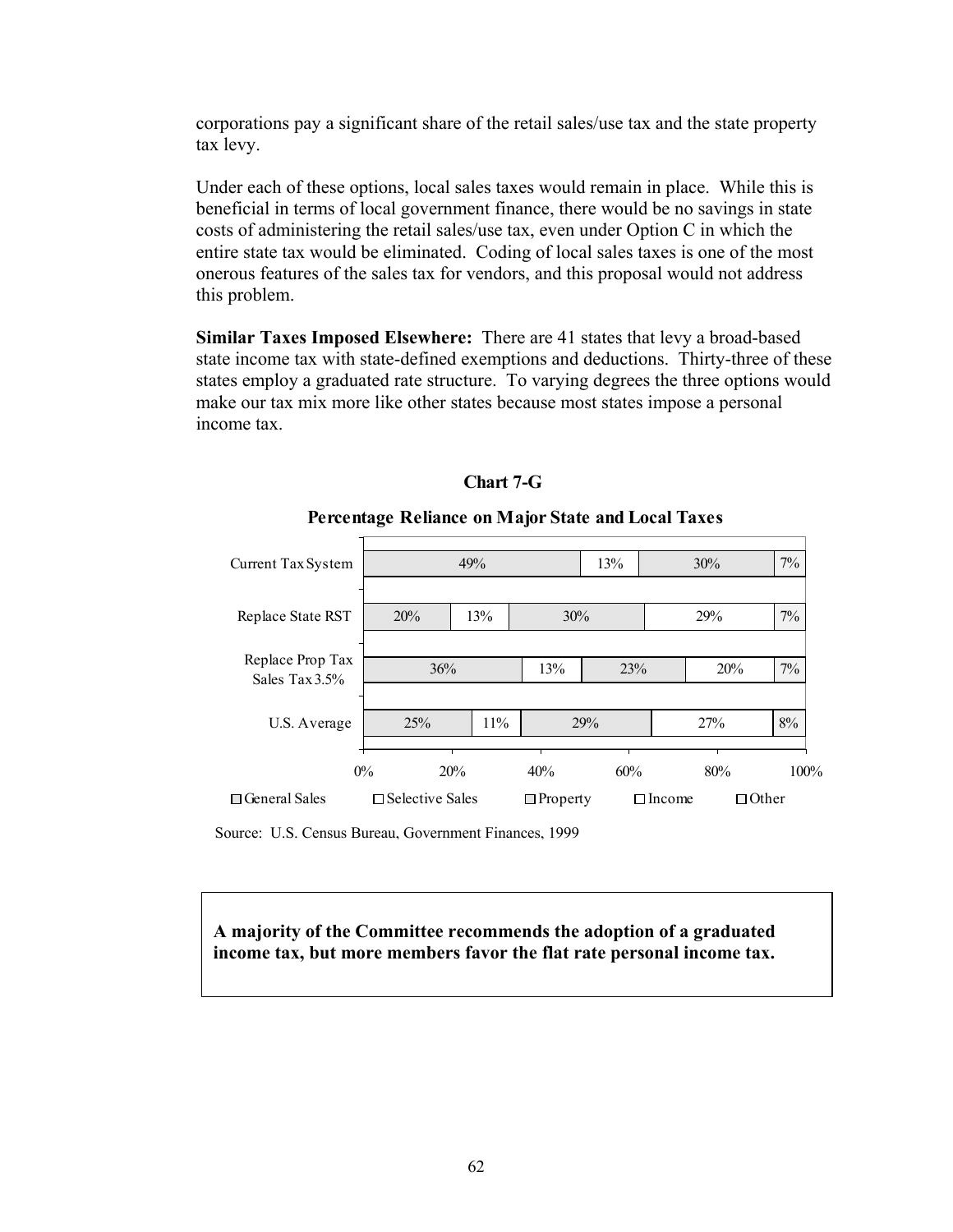# **#6. Flat Rate Personal and Corporate Income Tax**

**Proposal:** Significantly reduce the state retail sales/use tax, eliminate the state B&O tax, and possibly eliminate the state property tax levy. These revenues would be replaced with a flat rate personal and corporate income tax. The purpose is to reduce Washington's extreme reliance on the regressive sales tax and the pyramiding problem caused by the B&O tax.

# **Description:**

Incidence: All individuals and households residing in Washington would be subject to the tax. In addition, nonresidents who earn income in Washington would be subject to the tax on that income. Corporations doing business in Washington would be subject to tax on their net income, which would be apportioned to this state.

Tax Base: Same as under Proposal #4 above. The personal income tax would be based on AGI less the following deductions, personal exemptions, and credits:

Standard deduction (amount indexed for inflation):

- Single taxpayers, \$5,000
- Head of household, \$7,000
- Married, filing jointly:
	- \$7,000 if one spouse is employed
	- \$10,000 if both persons are employed
- Elderly or disabled, additional \$1,000

Allow a personal exemption of \$2,900 (amount indexed for inflation) for taxpayers and each dependent.

Allow credit for any state income tax paid to another state.

An option to this proposal would be to allow additional targeted tax relief to the working poor (as a percentage of the federal earned income credit) and families with child care needs (as a percentage of the federal tax credit).

The corporate net income tax would be based on federal taxable income as defined in the IRC. Thus, it would implicitly adopt all of the deductions as allowed under the federal corporate net income tax. For corporations doing business in multiple states, income would be apportioned to Washington using a standard three-factor formula. The ratios of in-state sales, property, and payroll compared with the firm's totals would each account for one-third of the apportionment. An alternative apportionment formula would double-weight the sales factor.

Rate and Yield: The flat rate income tax would be the same for both individuals and corporations. There are two options for this proposal. Both would reduce the state retail sales/use tax by 3 percent and totally eliminate the state business and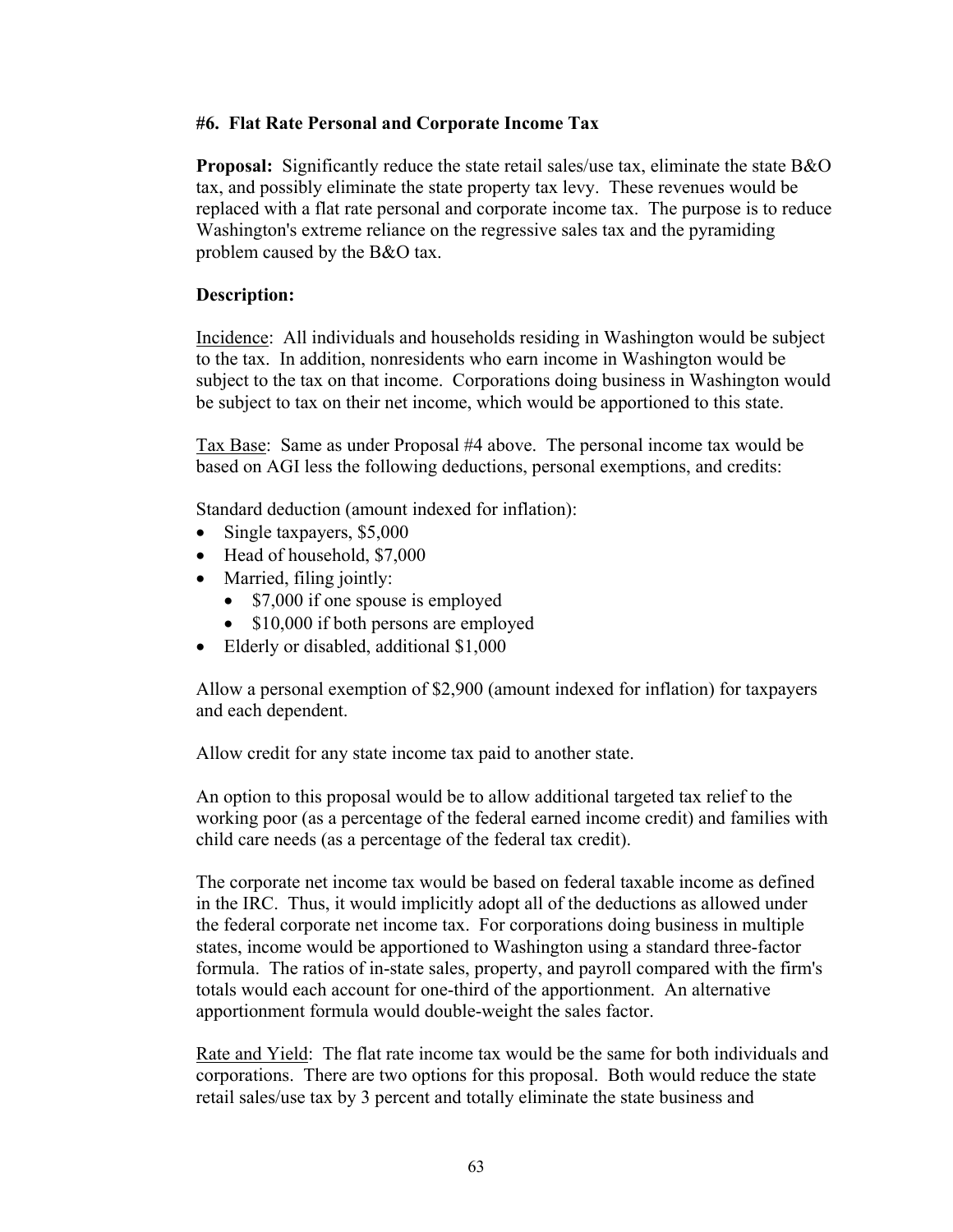occupation tax. The first would also eliminate the state property tax levy. The personal and corporate income tax rates necessary to accomplish these reductions would be as follows:

# **Table 7-5**

# **Personal and Corporate Income Tax Alternatives CY 2005**

|           |                                                                                          | <b>Revenue Neutral Tax Rates</b> |                                |  |
|-----------|------------------------------------------------------------------------------------------|----------------------------------|--------------------------------|--|
|           |                                                                                          | <b>Personal</b>                  | Corporate<br><b>Income Tax</b> |  |
|           | <b>Existing Taxes Reduced or Replaced</b>                                                | <b>Income Tax</b><br>Rate        | Rate                           |  |
| A.        | Reduce state sales/use tax from 6.5% to 3.5%<br>Eliminate the B&O and state property tax | $5.0\%$                          | $5.0\%$                        |  |
| <b>B.</b> | Reduce state sales/use tax from 6.5% to 3.5%<br>Eliminate the $B&O$                      | 3.8%                             | 3.8%                           |  |

**Problems Addressed:** Either of these options would significantly reduce the retail sales tax burden in Washington, and some degree of progressivity would result from the personal exemptions and standard deductions. When combined with the reduction in regressivity resulting from the sales tax reductions, the overall equity of the tax system would be significantly improved. Reduction in reliance upon the retail sales/use tax would also improve Washington's business climate, since the current sales tax is viewed by prospective firms as a deterrent to investment in this state.

A portion of household tax burden could be exported because of deductibility of personal income tax from federal income taxes.

Exportability of corporate income tax is not an issue because corporations can export any state or local tax.

Eliminating or reducing the sales tax would alleviate the revenue loss to border cities and counties from cross-border shopping.

Elimination of the state B&O tax would shift taxation of business from the volume of activity (i.e., gross sales) to reflect profitability. This would particularly help new and expanding firms and could encourage these types of businesses to locate in Washington.

The shift from B&O to corporate income tax would eliminate pyramiding.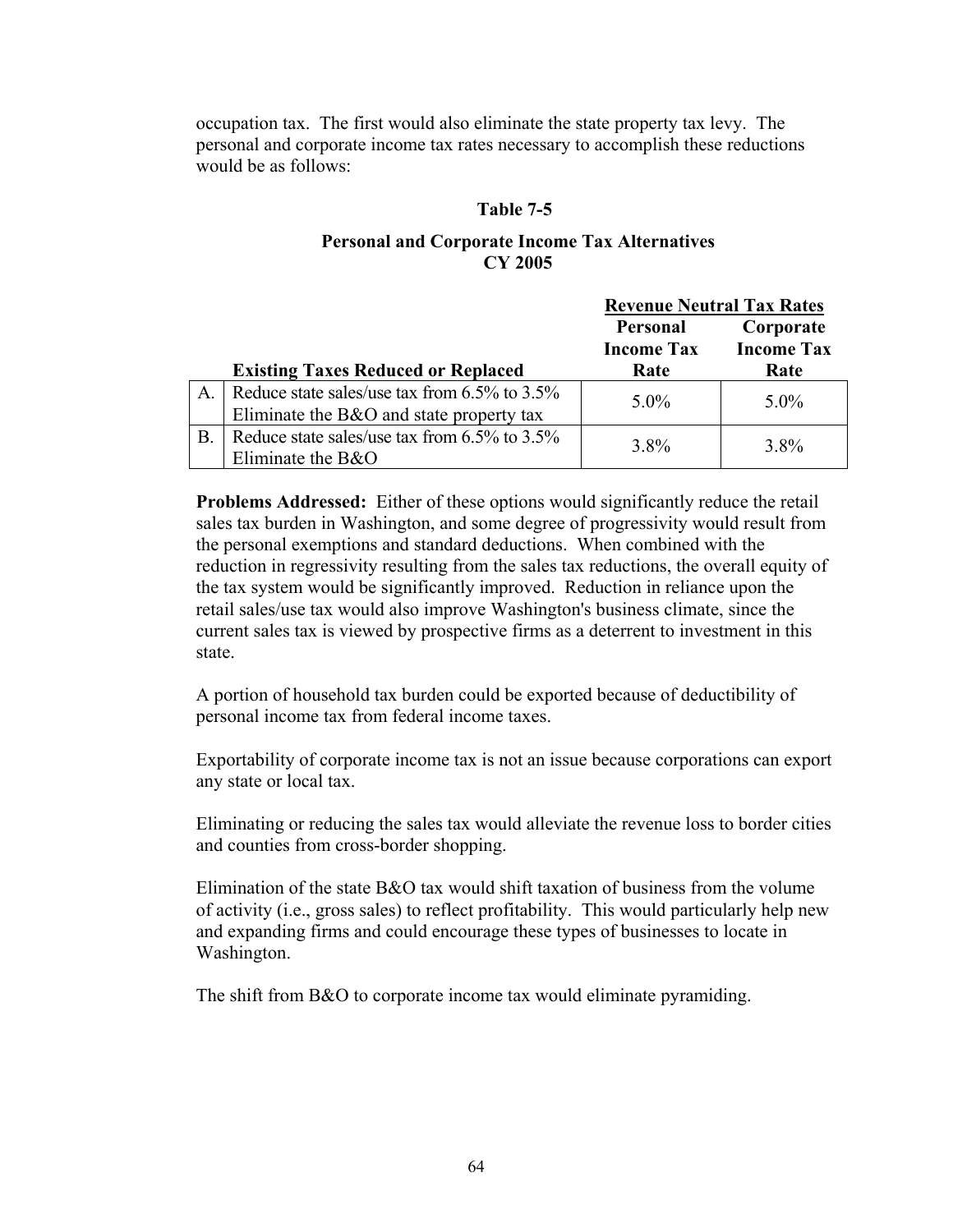**Problems Created:** Replacing B&O with a corporate income tax would increase the volatility of the tax structure because corporate income tax is more volatile than B&O.

This proposal creates a problem for households who will see their tax burden increase as it shifts from corporations. This is because corporations pay a significant share of the retail sales/use tax and the state property tax levy, as well as the majority of the B&O tax. While this could make business taxes more similar to those levied in other states, it would entail a significant increase in the share of state/local taxes borne directly by individuals.

Imposition of an income tax may require a constitutional amendment. (See Appendix B.)

As discussed previously, it would be costly for the state to set up and administer a new income tax. The costs would not be significantly different whether the income tax rates were flat or graduated. Further, auditing of corporate net income tax returns would be much more complex than auditing the B&O tax, as firms are allowed to deduct their costs of doing business. On the other hand, the Department of Revenue would be able to piggyback its audit efforts on the federal audits of corporations since state and federal income taxes would be on the same base.

The administrative burden would also extend to individuals, who would have to file tax returns.

Under both of these options, local sales taxes would remain in place. While this is beneficial in terms of local government finance, there would be no savings in state costs of administering the retail sales/use tax. Coding of local sales taxes is one of the most onerous features of the sales tax for vendors, and this proposal would not address this problem.

**Similar Taxes Imposed Elsewhere:** There are 41 states that levy a broad-based personal income tax and a corporate net income tax. Five states levy a corporate income tax but no personal income tax. In nearly all of these states with the combination, the rates for the personal income tax are graduated. Further, only Colorado levies the same flat rate income tax rate on both sectors.

**The majority of the Committee recommends, in addition to a personal income tax, a corporate income tax to replace the B&O tax.**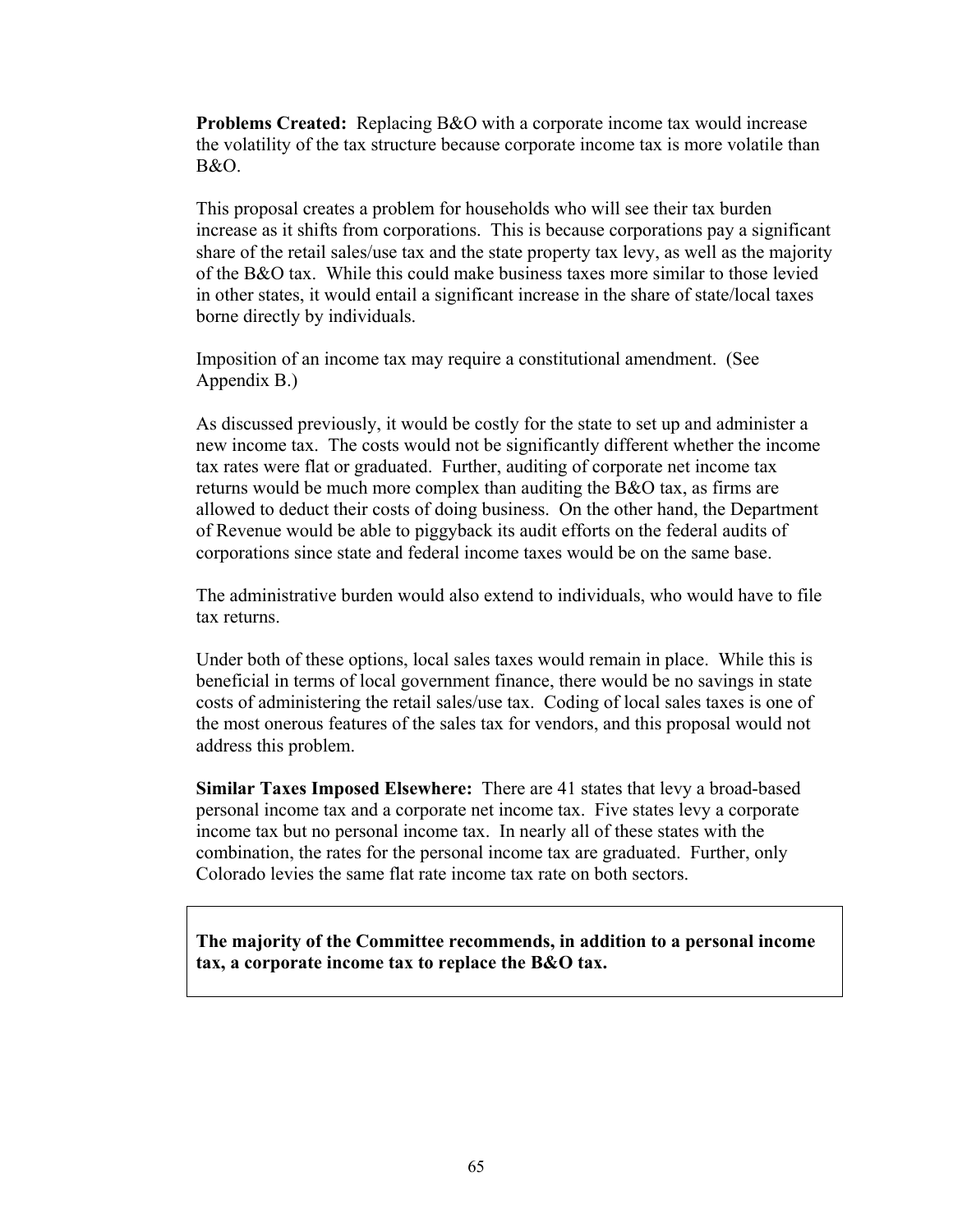#### **Net Changes in Taxes Initially Paid by Businesses and Households**

The personal income tax alternatives outlined in this chapter result in overall net decreases in tax paid by Washington taxpayers. While personal income taxes increase the taxes initially paid by households, there are offsetting benefits. The benefits are reductions in existing taxes and tax savings due to the ability to deduct personal income tax from the federal return. Taxes paid initially by businesses decrease overall with some offsetting loss in the ability to deduct existing taxes as business expenses.

The net tax changes for both businesses and households are summarized in the following tables. Tables 7-6 and 7-7 show the overall net tax changes for both businesses and households. Table 7-8 summarizes the net tax change for typical households. The household tax calculations in these tables are based on the assumption of initial incidence (i.e., the tax is borne by the entity that pays it). A significant fraction of retail sales and property taxes is paid initially by businesses, who may in fact pass on the tax to customers in the form of higher prices. No attempt has been made to determine the reduced indirect tax burdens on households that may result from the substitution of a personal income tax for sales and property taxes paid by businesses.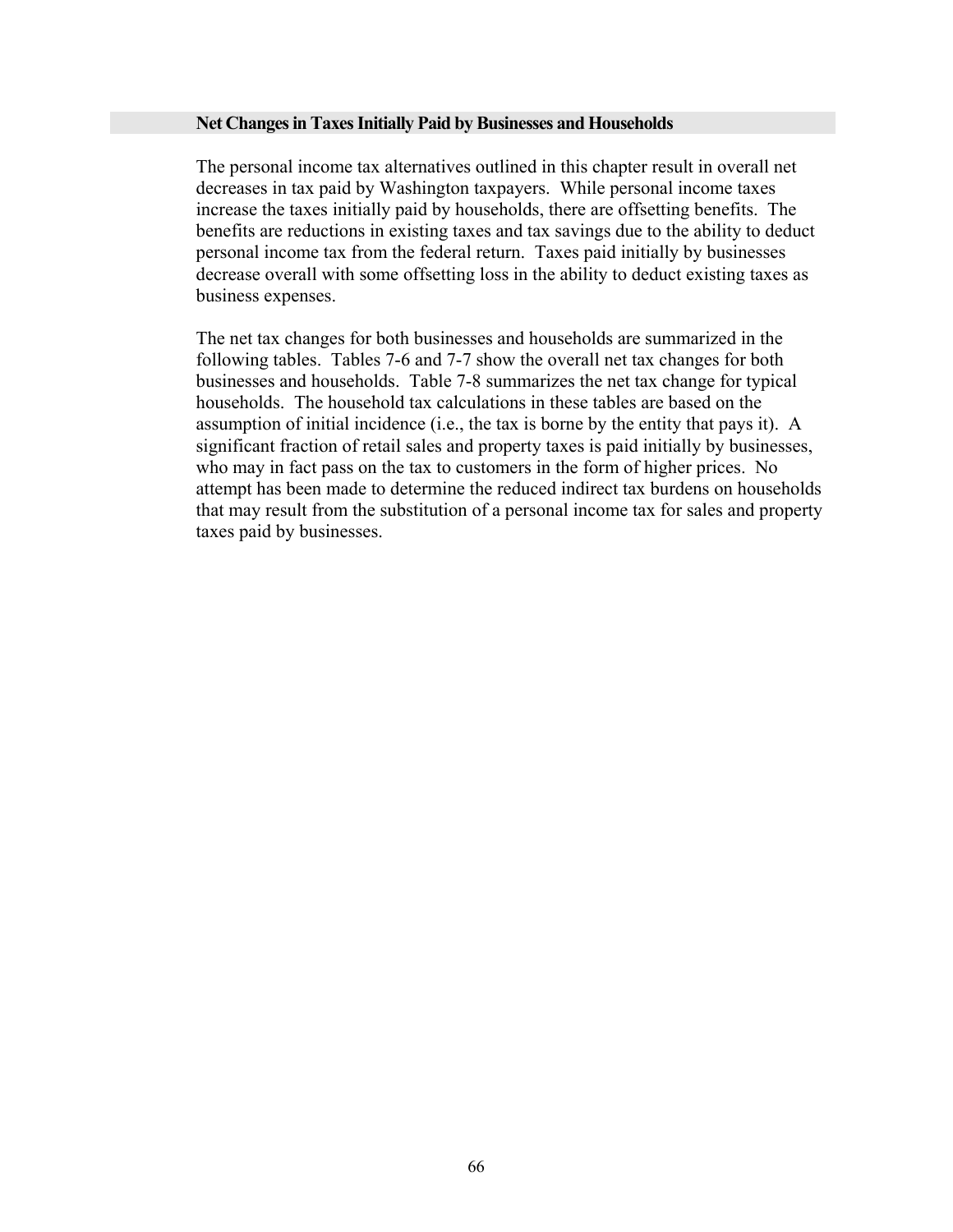## **Overall Net Taxes Initially Paid by Washington Businesses and Households Washington Tax Structure Study Alternatives**

|                                                                  | FLAT RATE PERSONAL INCOME TAXES (SMILLIONS) |                                |                  |                           |  |  |
|------------------------------------------------------------------|---------------------------------------------|--------------------------------|------------------|---------------------------|--|--|
|                                                                  | <b>Option A</b>                             | <b>Option B</b>                | <b>Option C</b>  | <b>Option D</b>           |  |  |
|                                                                  | <b>2.6% Rate</b>                            | <b>3.8% Rate</b>               | <b>5.5% Rate</b> | <b>6.7% Rate</b>          |  |  |
|                                                                  | Reduce                                      | <b>Replace State Prop Tax,</b> | Replace          | <b>Replace State Prop</b> |  |  |
| <b>BUSINESSES</b>                                                | <b>State RST</b>                            | <b>Reduce RST</b>              | <b>State RST</b> | <b>Tax and State RST</b>  |  |  |
| <b>State Taxes Paid by Businesses</b>                            |                                             |                                |                  |                           |  |  |
| Sales Tax                                                        | $-$1,037$                                   | $-$1,037$                      | $-$ \$2,334      | $-$ \$2,334               |  |  |
| Property Tax                                                     | \$0                                         | $-$ \$654                      | \$0              | $-$ \$654                 |  |  |
| Federal Tax Savings / Loss                                       |                                             |                                |                  |                           |  |  |
| Due to loss in deduction for state taxes as<br>business expenses | \$363                                       | \$592                          | \$817            | \$1,046                   |  |  |
| <b>Net Change in Taxes Initially Paid by Business</b>            | $-$ \$674                                   | $-$1,099$                      | $-$1,517$        | $-$1,942$                 |  |  |
| <b>HOUSEHOLDS</b>                                                |                                             |                                |                  |                           |  |  |
| <b>State Taxes Paid by Households</b>                            |                                             |                                |                  |                           |  |  |
| Sales Tax                                                        | $-$1,864$                                   | $-$1,864$                      | $-$ \$4,197      | $-$ \$4,197               |  |  |
| Property Tax                                                     | \$0                                         | $-$ \$919                      | \$0              | $-$ \$919                 |  |  |
| Personal Income Tax (includes non corp businesses)               | \$2,946                                     | \$4,490                        | \$6,678          | \$8,222                   |  |  |
| Federal Tax Savings / Loss                                       |                                             |                                |                  |                           |  |  |
| Due to deductibility of personal income tax                      | $-$ \$680                                   | -\$999                         | $-$1,450$        | $-$1,790$                 |  |  |
| Due to loss in deductions for state property tax                 | <u>\$0</u>                                  | \$129                          | <u>\$0</u>       | \$129                     |  |  |
| <b>Net Change in Taxes Initially Paid by Households</b>          | \$402                                       | \$837                          | \$1,031          | \$1,445                   |  |  |
| <b>Net Tax Savings to WA Taxpayers</b>                           | \$272                                       | \$262                          | \$486            | \$497                     |  |  |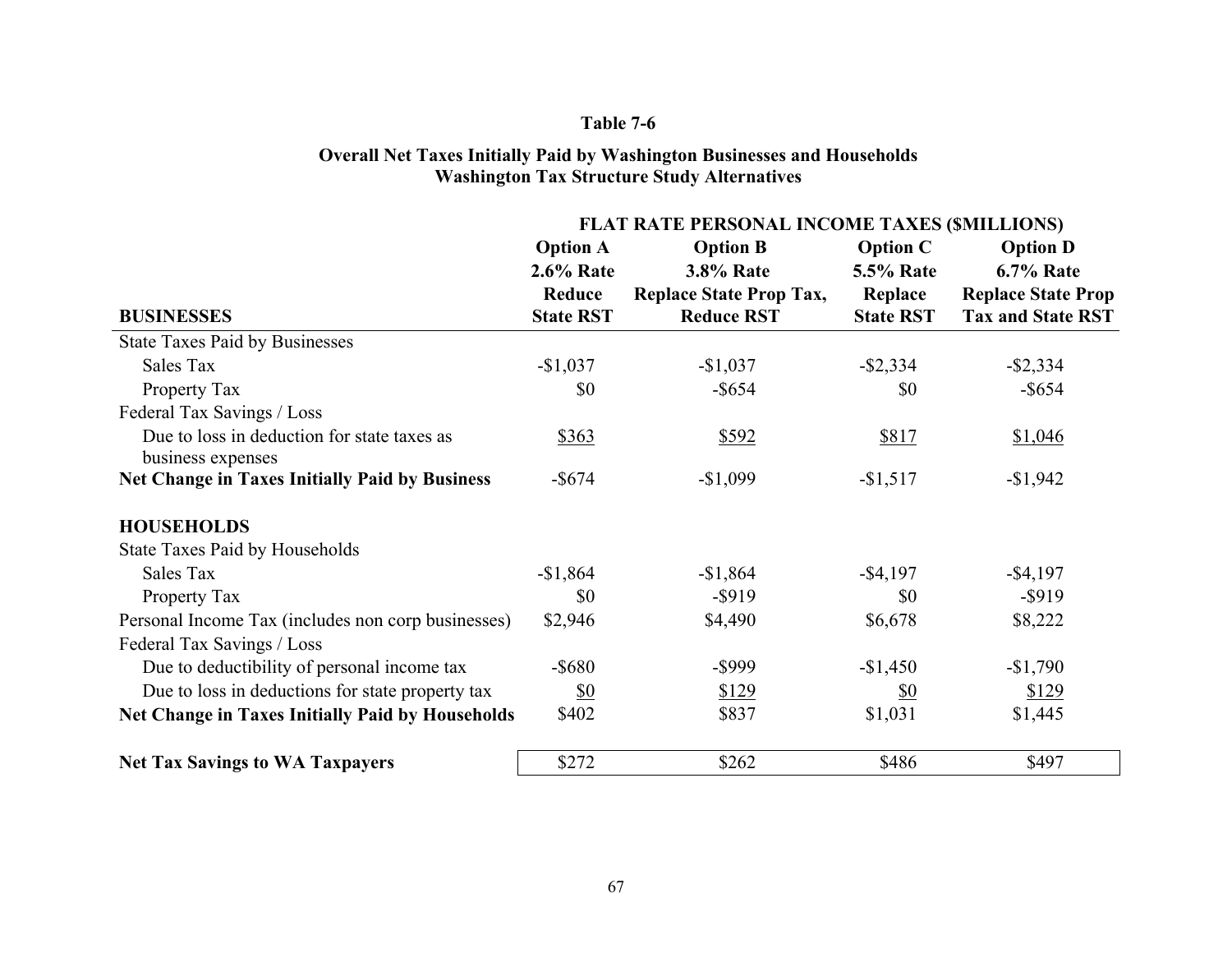#### **Overall Net Taxes Initially Paid by Washington Businesses and Households Washington Tax Structure Study Alternatives**

|                                                                   | <b>GRADUATED PERSONAL INCOME TAX OPTIONS (SMILLIONS)</b> |                                |                          |  |  |
|-------------------------------------------------------------------|----------------------------------------------------------|--------------------------------|--------------------------|--|--|
|                                                                   | <b>Option A</b>                                          | <b>Option B</b>                | <b>Option C</b>          |  |  |
|                                                                   | $1.0, 2.7, 4.5\%$                                        | $2.2, 3.5, 6.0\%$              | $2.7, 5.7, 8.7\%$        |  |  |
|                                                                   | <b>Reduce RST</b>                                        | <b>Replace State Prop Tax,</b> | <b>Replace State RST</b> |  |  |
| <b>BUSINESSES</b>                                                 |                                                          | <b>Reduce RST</b>              |                          |  |  |
| <b>State Taxes Paid by Businesses</b>                             |                                                          |                                |                          |  |  |
| Sales Tax                                                         | $-$1,037$                                                | $-$1,037$                      | $-$ \$2,334              |  |  |
| Property Tax                                                      | \$0                                                      | $-$ \$654                      | \$0                      |  |  |
| Federal Tax Savings / Loss                                        |                                                          |                                |                          |  |  |
| Due to loss in deductions for state taxes as<br>business expenses | \$363                                                    | \$592                          | \$817                    |  |  |
| <b>Net Change in Taxes Paid by WA Business</b>                    | $-$ \$674                                                | $-$1,099$                      | $-$1,517$                |  |  |
| <b>HOUSEHOLDS</b>                                                 |                                                          |                                |                          |  |  |
| <b>State Taxes Paid by Households</b>                             |                                                          |                                |                          |  |  |
| Sales Tax                                                         | $-$1,864$                                                | $-$1,864$                      | $-$ \$4,197              |  |  |
| Property Tax                                                      | \$0                                                      | $-$ \$919                      | \$0                      |  |  |
| Personal Income Tax (including non corp.                          | \$2,938                                                  | \$4,511                        | \$6,575                  |  |  |
| businesses)                                                       |                                                          |                                |                          |  |  |
| Federal Tax Savings / Loss                                        |                                                          |                                |                          |  |  |
| Due to deductibility of personal income tax                       | $-$ \$725                                                | $-$1,046$                      | $-$1,542$                |  |  |
| Due to loss in deductions for state property tax                  | \$0                                                      | \$129                          | \$0                      |  |  |
| <b>Net Change in Taxes Paid by WA Households</b>                  | \$349                                                    | \$811                          | \$836                    |  |  |
| <b>Net Tax Savings to WA Taxpayers</b>                            | \$325                                                    | \$288                          | \$681                    |  |  |